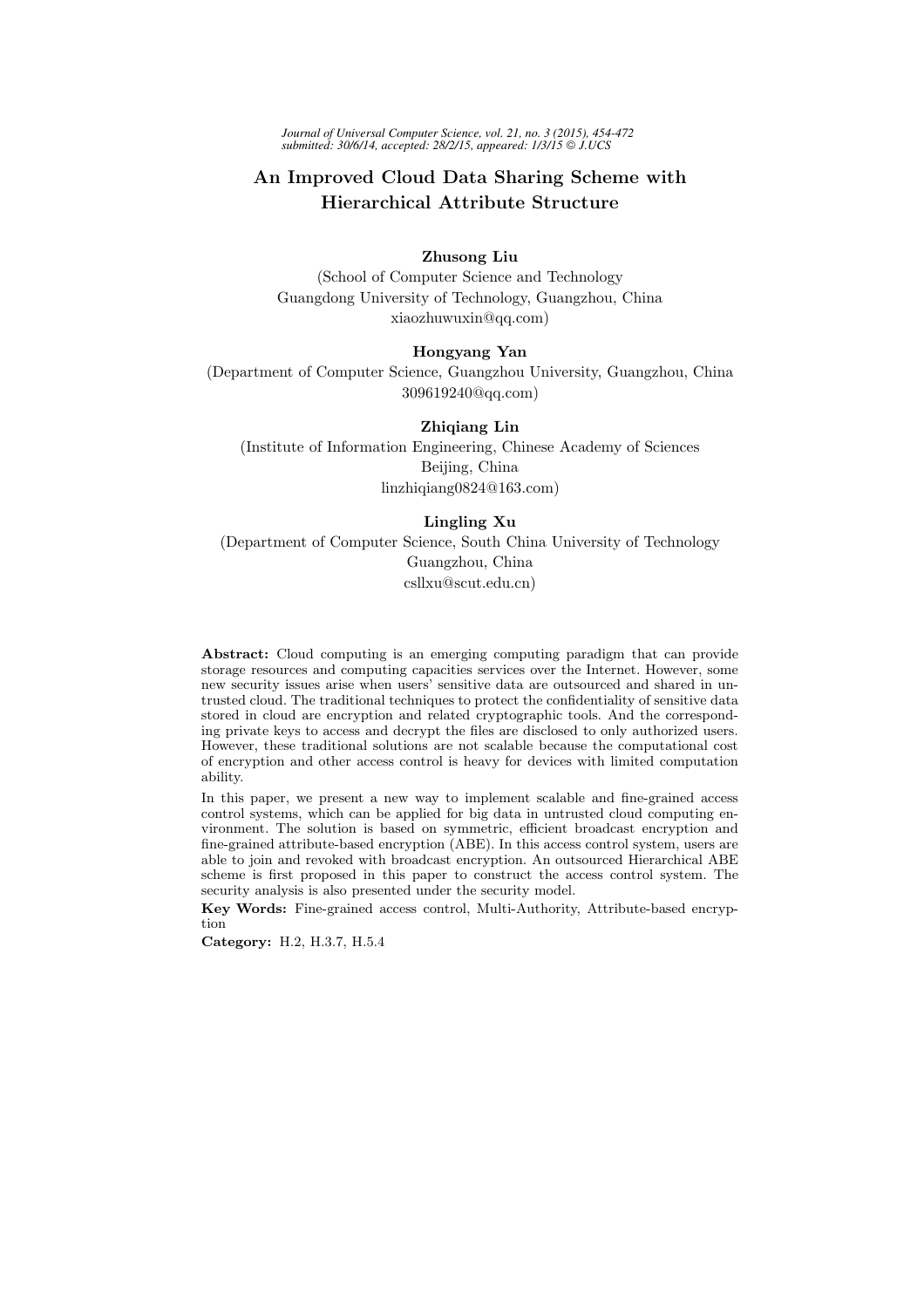# 1 Introduction

With the advent of mobile internet including online social network, a huge number of digital data are generated each day. The users are able to access these information via internet easily. As a result, how to keep the security of sensitive data while allowing efficient access control by authorized users is still a challenge. There are a lot of data access control technologies [Act 1996] to effectively implement fine-grained access control. They are able to provide not only flexibility but also differential access rights for users. However, traditional methods for the design of access control rely on the assumption that data owners and storage servers are in the same trusted domain. That is to say, the users believe and trust the storage servers will behave honest and perform the data according to the requests from the users. As a new and novel computing paradigm, cloud computing attracts much attention recently from both academia and industry. The techniques of virtulizations, utility computing, Service Oriented Architecture have been used in the cloud computing, which provides unlimited resources to users on-demand. However, the users do not need to get the knowledge of the platform and implementation details for the cloud computing, which has more advantages over the previous computing paradigms. Furthermore, With this paradigm, the users are providing both computation and storage services from the cloud server, which can help user perform intensive tasks for users with limited computational ability by outsourcing to cloud servers. As a result, the users greatly reduce the local cost for computation and storage with the aid of cloud computing. Of course, with the utilization of cloud computing, the users are also able to get many other services such as high reliability and scalability for the storage or computing services from the cloud system. Nowadays, there existed many popular commercial cloud computing platforms such as Amazon's EC2 and S3 [Cloud AEC 2011], Google App Engine [Zahariev, A. 2009], and Microsoft Azure [Vecchiola et al. 2009].

Obviously, such an assumption is too strong and cannot be used in cloud computing because the entities of the data owners and cloud storage servers do not belong to the same trust domain. Furthermore, we also need to prevent the cloud server from access the users' data because the cloud server is also not trusted. Usually, there are some security techniques which could guarantee the security of outsourced data, such as the traditional encryption methods. The sensitive data will be encrypted before they are outsourced to the cloud. However, traditional data encryption is not efficient and the utilization of data is becoming a challenge in Cloud Computing. With the huge number of data to be encrypted and shared by users with mobile devices, such kind of sharing operation with privacy is difficult to achieve. Therefore, some new efficient sharing methods should be provided for these data outsourcing.

With the attractive properties of cloud computing, more and more personal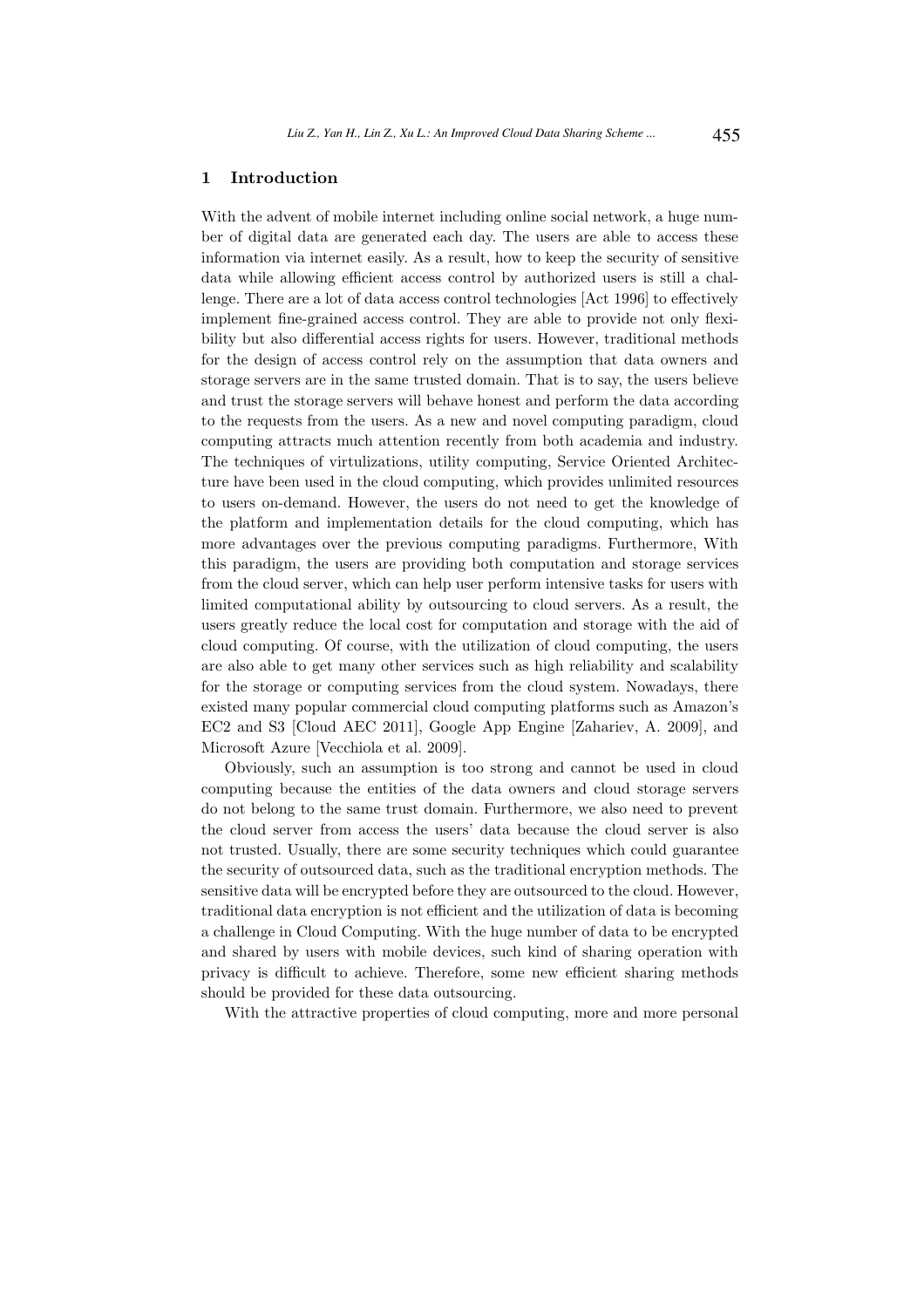data have been moved by the individuals and organizations from the local computers to the cloud computing platform. The ever-increasing amount of valuable digital data both at home and in business can be processed by the cloud computing. Furthermore, the users can also share these data with eligible users through cloud computing techniques in a secure way. Cloud computing is able to offer user-friendly, easily accessible ways to store and share data between users and synchronization of multiple devices. Actually, with the development of online mobile social network, more and more sensitive personal data, such as private photos, videos and sensitive documents, is shared and stored by third-party sites on the Internet. Therefore, when the data are moved by users from local storage to cloud computing, the security of them should be taken into accounted because the cloud server is public and untrusted by users. Therefore, to share the data through cloud computing, users have utilize secure access control system which operated in an open environment.

As prevention of unauthorized access can be generally achieved by encrypting sensitive contents before uploading them to cloud servers, there still exist many challenge issues for its implementation in practical systems. In particular, differentiated content access is frequently required in the sense that users with different roles (or paying different prices) should be granted different level of access privileges. For the purpose of helping the data owner impose fine-grained access control of data stored on untrusted cloud servers, a feasible solution would be encrypting data through certain cryptographic primitive(s). The data owner only discloses decryption keys to authorized users. This general method actually has been widely adopted by existing works which aim at security of data stored on untrusted servers. One critical issue of it is how to achieve the security goals without having high computational cost at key management. Existing work resolve this issue either by introducing a per file access control list (ACL) for fine-grained access control, or by categorizing files into several file groups for efficiency. When the system scales, such a method will introduce heavy computation burden at the user side and thus, it is only able to provide coarse-grained access control of data.

To support fine-grained and efficient access control, attribute-based encryption (ABE) [Sahai and Waters 2005] has attracted much attention in the research community to design flexible and scalable access control systems. One of the most attractive properties of ABE is that it enables public key based one-to-many encryption. Thus, many systems have used this kind of encryption to realize scalable and fine-grained access control systems, where different yet flexible access rights can be assigned to individual users. There are two kind of ABE proposed to address complex and general access policy [Goyal et al. 2006], that is, key-policy ABE (KP-ABE) and ciphertext-policy ABE (CP-ABE). In KP-ABE, access policy is assigned in attribute private key, whereas, in CP-ABE,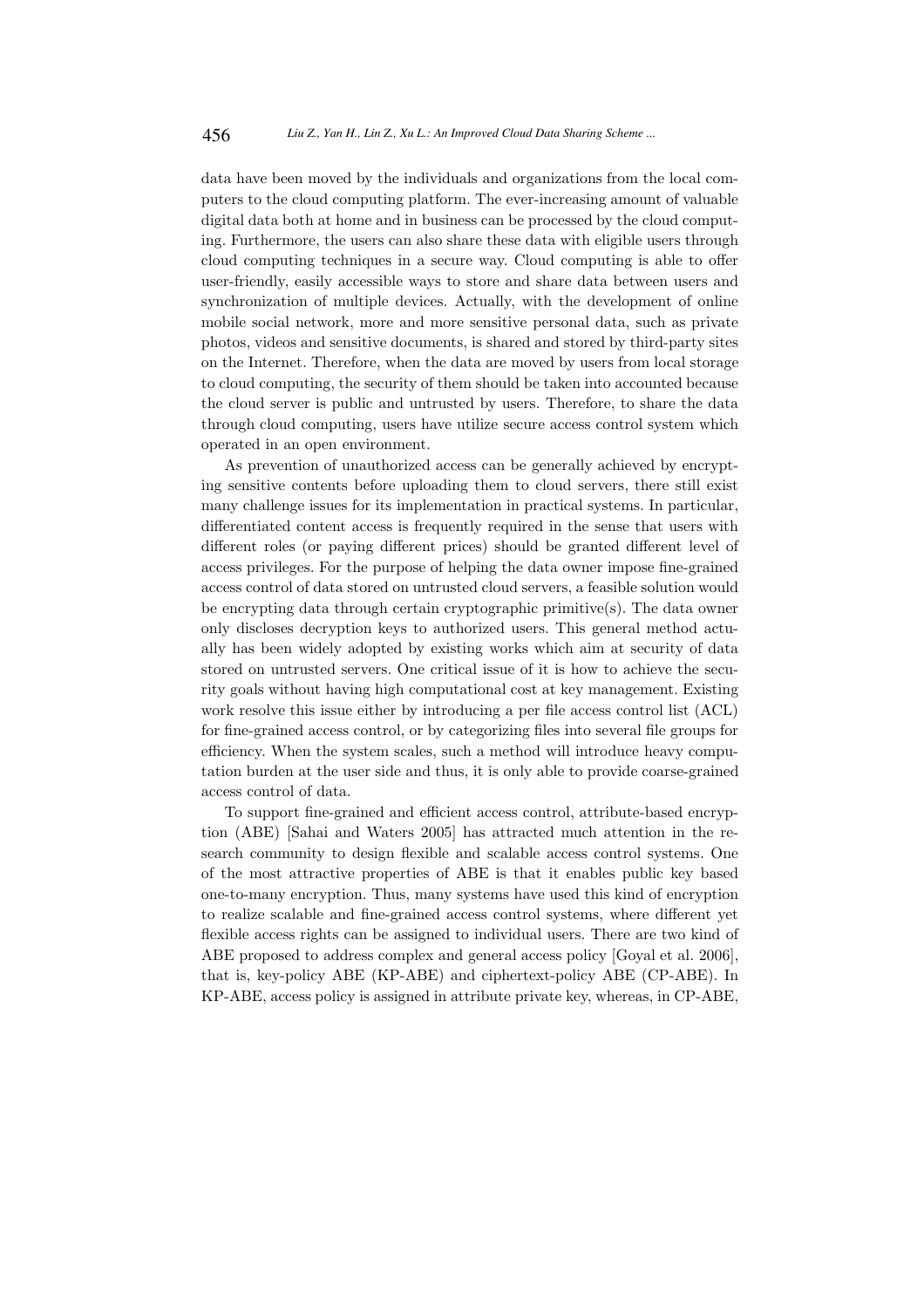the access policy is specified in the ciphertext.

Since its inaugural, ABE is envisioned as a highly promising public key primitive for realizing scalable and flexible access control systems as for the first time ABE enables public key based one-to-many encryption. It assigns differential access rights to a set of users and allow flexibility in specifying the access rights of individual users. A user has an access only if there is a match between the attributes of the ciphertext and the user's key. Although ABE provides secure and fine-grained access control, before its deployment in cloud computing, the efficiency issue should be considered. For scalability purpose, it is necessary to enable efficient encryption and decryption operations.

### 1.1 Contributions

The contributions of this paper in addressing the secure fine-grained access control problem in Cloud Computing is multi-fold.

Firstly, for each file, we achieve to define and enforce access policies based on attributes in the system. To improve the efficiency of access control based on traditional ABE, we utilize the notion of hierarchical ABE in the system. Furthermore, we show how to outsource the decryption time at the user side by proposing an outsourced hierarchical ABE construction. In this way, through reducing the encryption and decryption time at user side, the efficiency for the system can be greatly improved. Furthermore, we also show the security proof for the system.

# 1.2 Related Works

### 1.3 Attribute-based Encryption

As a new one-to-many public encryption, there are many research results in the topic of attribute-based encryption. To improve the encryption efficiency, attribute based encryption [Sahai and Waters 2005] has been proposed and applied in the access control in cloud computing. Then, a lot of other schemes supporting more fine-grained access control were also proposed such as [Chase 2007, Goyal et al. 2006, Bethencourt et al. 2007, Li et al. 2010]. Attribute-based encryption (ABE) is able to realize fine-grained access control in public cloud systems because the cloud servers are not able to get the messages from the ciphertext and the efficiency is better. In traditional public key encryption, the public parameters and ciphertext grows linear with the number of users in the system. However, in attribute-based encryption, such a limitation is overcome based on its special property. That is to say, the public parameters and ciphertext is only related with the number of attributes, instead of the number of users. In this way, differential privileges and fine-grained access rights can be issued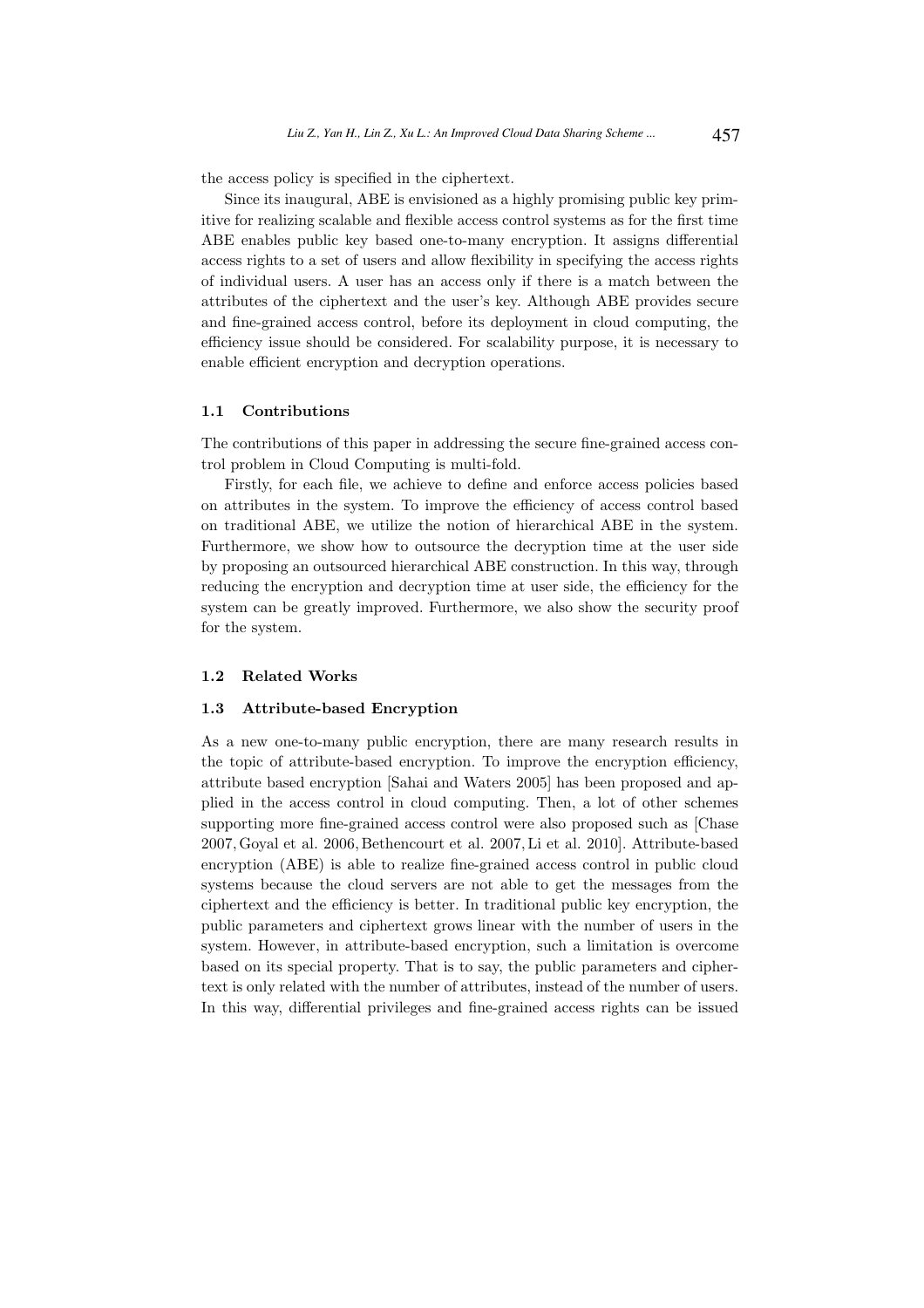to users in the system. In ABE, according to the policy definition, two different primitives are defined, that is, the key-policy ABE (KP-ABE) and ciphertextpolicy ABE (CP-ABE) [Goyal et al. 2006]. In the definition for KP-ABE, when the user requests the private key, the attribute authority will issue corresponding policy embedded in the private key such that the user cannot change its policy in the private key. The private key issued to the user can be used by the user to download the encrypted files and decrypt them. Different from KP-ABE, in the definition of CP-ABE system, the attribute authority only issues private keys according to the attributes for the users. The access policy or structure will not be considered in the key issue phase by the attribute authority. However, the generation of the ciphertext will take this factor into account and specified in each file. Thus, the access policy is controlled by the data owner, not the attribute authority. In this way, based on these two primitives, different systems can adopt corresponding policy in terms of their requirements in the applications. We explore how to utilize CP-ABE to manage the files stored in cloud computing. Baek et al. showed how to shorten the public parameters of [Sahai and Waters 2005], but the scheme could only be proved to be secure in the random oracle model. Another important application of attribute-based encryption is access control [Sahai and Waters 2005]. Goyal et al. [Goyal et al. 2006] proposed key-policy attribute-based encryption. The access structure in KP-ABE is embedded in the private keys and cannot be changed or determined in the ciphertext.

However, all the previous ABE works only considered the single attributeauthority setting. The security of these systems relies on the assumption that the central attribute authority is trusted. To solve this challenge, Chase [Chase 2007] proposed a multi-authority attribute-based encryption scheme to reduce the trust of attribute authority. They introduced multiple authorities to solve the trust assumption. That is, in this multiple authority protocol, each authority controls some of the attributes. To implement fine-grained access control, they [Chase 2007,Wu et al. 2012] also extend their construction in tree-structure as [Goyal et al. 2006]. Another related notion with ABE is hidden identity-based signature. It also achieves similar function with ABE to realize the authentication. The notion can be viewed as the combination of ABE and group signature. In such a primitive, the eligible user can generate a valid signature with their attribute private key. Upon receiving the signature, any user is able to confirm if such a signature is from some user with the attributes included in the signature. It has some difference with the group signature because the user who generates the signature is kept hidden even to the authority, that is, it can achieve unconditional anonymity.

ABE can be viewed as the extension of identity-based encryption (IBE), which was firstly implemented by Boneh and Franklin [Boneh and Franklin 2001].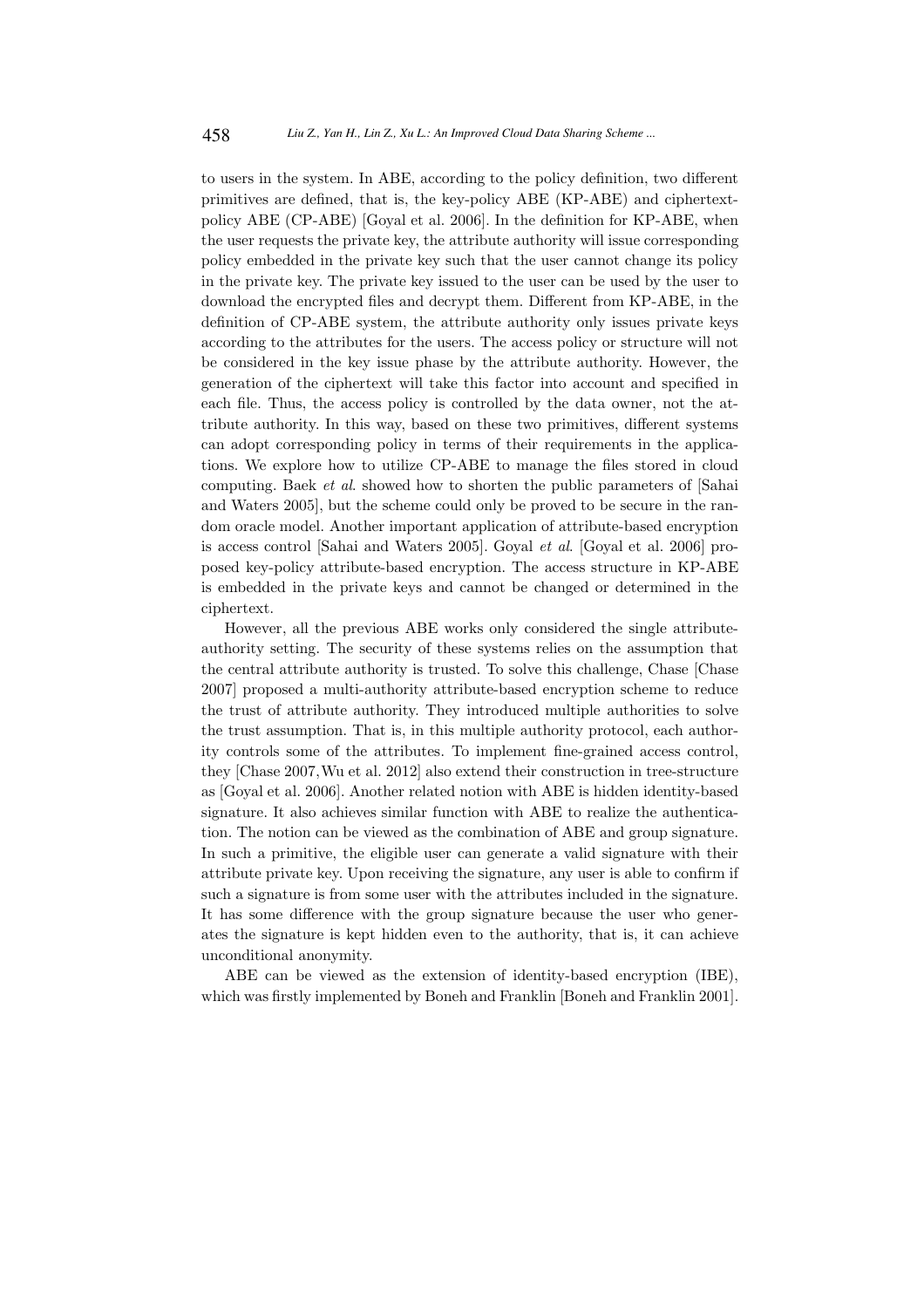Nevertheless, it has the limitation for scalable system, especially for the system supporting efficient user revocation. To revoke the users in IBE, Hanaoka et al. [Hanaoka et al. 2005] proposed a trivial method to periodically renew their private keys without interacting with PKG. However, the assumption required is that each user has to keeps a tamper-resistant device, which makes their system is impractical and ineffective. Another recent solution is the introduction of mediator-aided revocation. There is a mediator in the system who can help to decrypt each ciphertext. Then, for any revoked user belonging to the revocation list, the mediator will not help him decrypt the ciphertext anymore. In this way, the revocation is realized. However, such a third party assumption is too strong and cannot be implemented in many applications. The notion of proxy re-encryption is also a very useful notion proposed to realize a revocable ABE scheme. In this primitive, the cloud server can change the receivers by re-encrypt the files. There is another trusted authority who is able to update master key according to attribute revocation status in each time period and issue proxy reencryption key to cloud. The cloud server will then re-encrypt ciphertext using the re-encryption key. The revoked users cannot access and decrypt to get the files anymore without correct private keys.

### 1.4 Cloud Computing

Cloud Computing is the latest term providing computing resources and storage resources as a service [Yakut and Polat 2012] [Choy et al. 2005] [Lin and Lo 2013] [Chen et al. 2012] [Wu et al. 2009] [Chu et al. 2008]. In many applications, the storage can be provided to the users as a service of infrastructure (IaaS) model. Thus, this notion provides the many tools to get materials of cloud computing. Such a notion is different from the traditional hosting services because the clouds are available to users with internet anytime and anywhere, which is rented by the users on a monthly or yearly basis in this environment. More specifically, the cloud infrastructure is rented as virtual machines on a per-use basis and is dynamically scale according to the users' requests. One of the advantages is that all the users do not need to know the detailed information about the cloud infrastructure or the details of operation in cloud computing. Nowadays, with the developments of cloud computing, there are more and more cloud storage applications such as EC2 and S3, which can provide different storage services. In our paper, we assume that there is such kind of outsourcing storage in practice and could be utilized.

Another important advantage of cloud computing is that the users can be provided the computing services from it, that is, the user can utilize the cloud computing and outsource their expensive computations to the cloud servers. In literature, there are also many works proposed to solve the secure outsourcing computation problem in cloud computing, that is, the computing as a service. In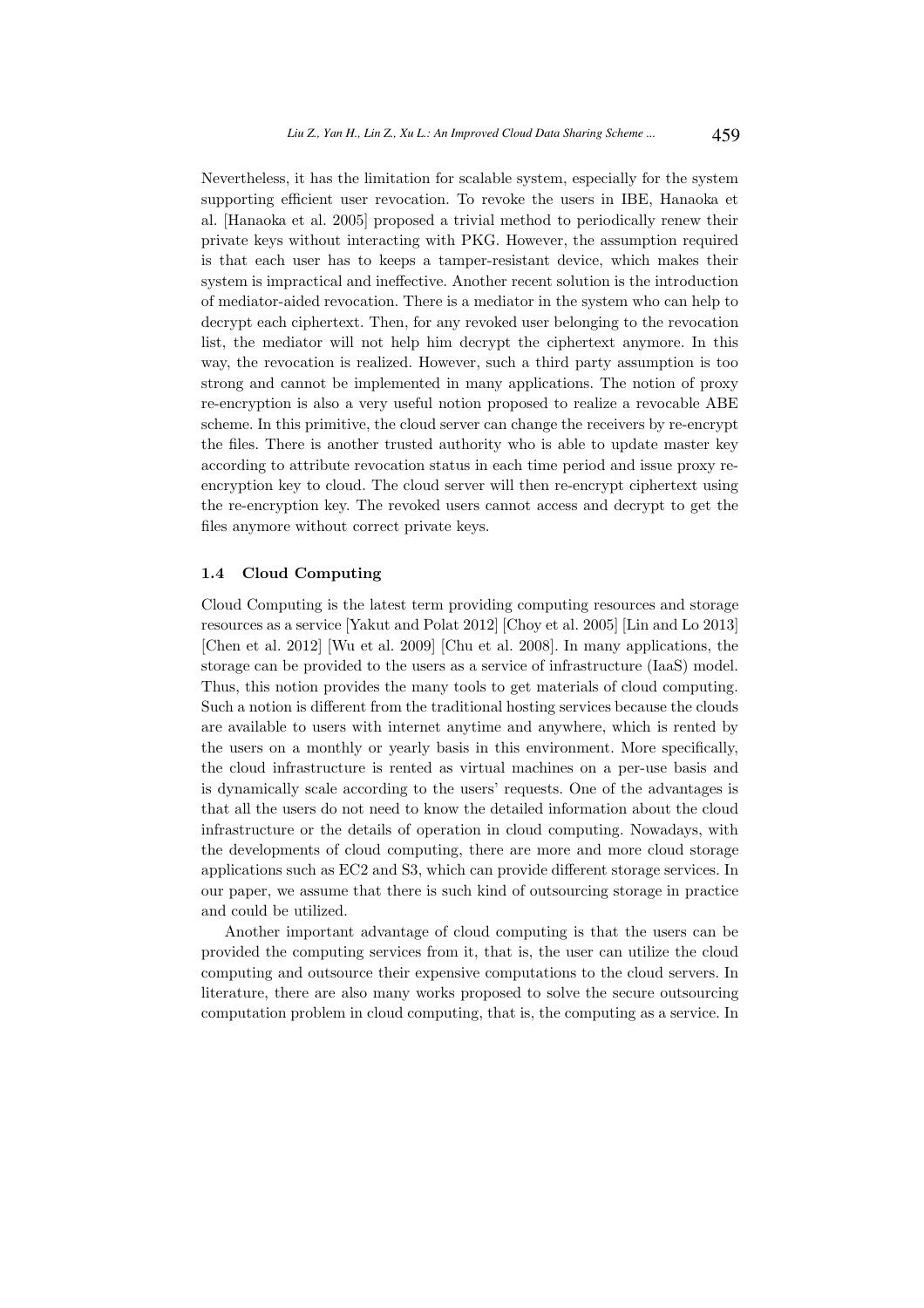2011, Green et al. [Green et al. 2011] proposed a new method for efficiently and securely outsourcing ABE, which can relieve the users' computation overhead. In their paper, the cloud server is assumed to act honestly and try to get much information from the resources. In this kind of outsourcing computation, the users need to transform their private keys before outsourcing. There are a lot of key blinding methods such as multiplication with factor or addition of some random number. As a result, the user can keep their sensitive information while relieving their computation overhead. There are also some other works about outsourced ABE include [Li et al. 2013, Li et al. 2013, Li et al. 2014,Chen et al. 2013, Chen et al. 2013].

### 1.5 Organization

Some preliminaries on bilinear pairings and assumptions are given in the next Section. In Section 3, the definitions and models for access control problem in cloud computing are presented. Furthermore, an HABE scheme and the construction of fine-grained access control is described in Section 4. Its security analysis and performance analysis are given in this Section 5 and Section 6, respectively. This paper ends with some concluding remarks.

# 2 Preliminaries

We now give a brief revision on the property of pairings and some candidate hard problems from pairings that will be used later.

#### 2.1 Bilinear Pairings

Let  $\mathbb{G}_1, \mathbb{G}_2$  be cyclic groups of prime order p, writing the group action multiplicatively. Let g be a generator of  $\mathbb{G}_1$ , and  $\hat{e}: \mathbb{G}_1 \times \mathbb{G}_1 \to \mathbb{G}_2$  be a map with the following properties:

- 1. Bilinearity:  $\hat{e}(g_1^a, g_2^b) = \hat{e}(g_1, g_2)^{ab}$  for all  $g_1, g_2 \in \mathbb{G}_1$ , and  $a, b \in_R \mathbb{Z}_p$ ;
- 2. Non-degeneracy: There exists  $g_1, g_2 \in \mathbb{G}_1$  such that  $\hat{e}(g_1, g_2) \neq 1$ , in other words, the map does not send all pairs in  $\mathbb{G}_1 \times \mathbb{G}_1$  to the identity in  $\mathbb{G}_2$ ;
- 3. Computability: There is an efficient algorithm to compute  $\hat{e}(g_1, g_2)$  for all  $g_1, g_2 \in \mathbb{G}_1$ .

Two assumptions are also used in our paper, i.e., CDH assumption and DBDH assumption, which our proof is based on.

CDH Assumption. The Computational Diffie-Hellman assumption is that, given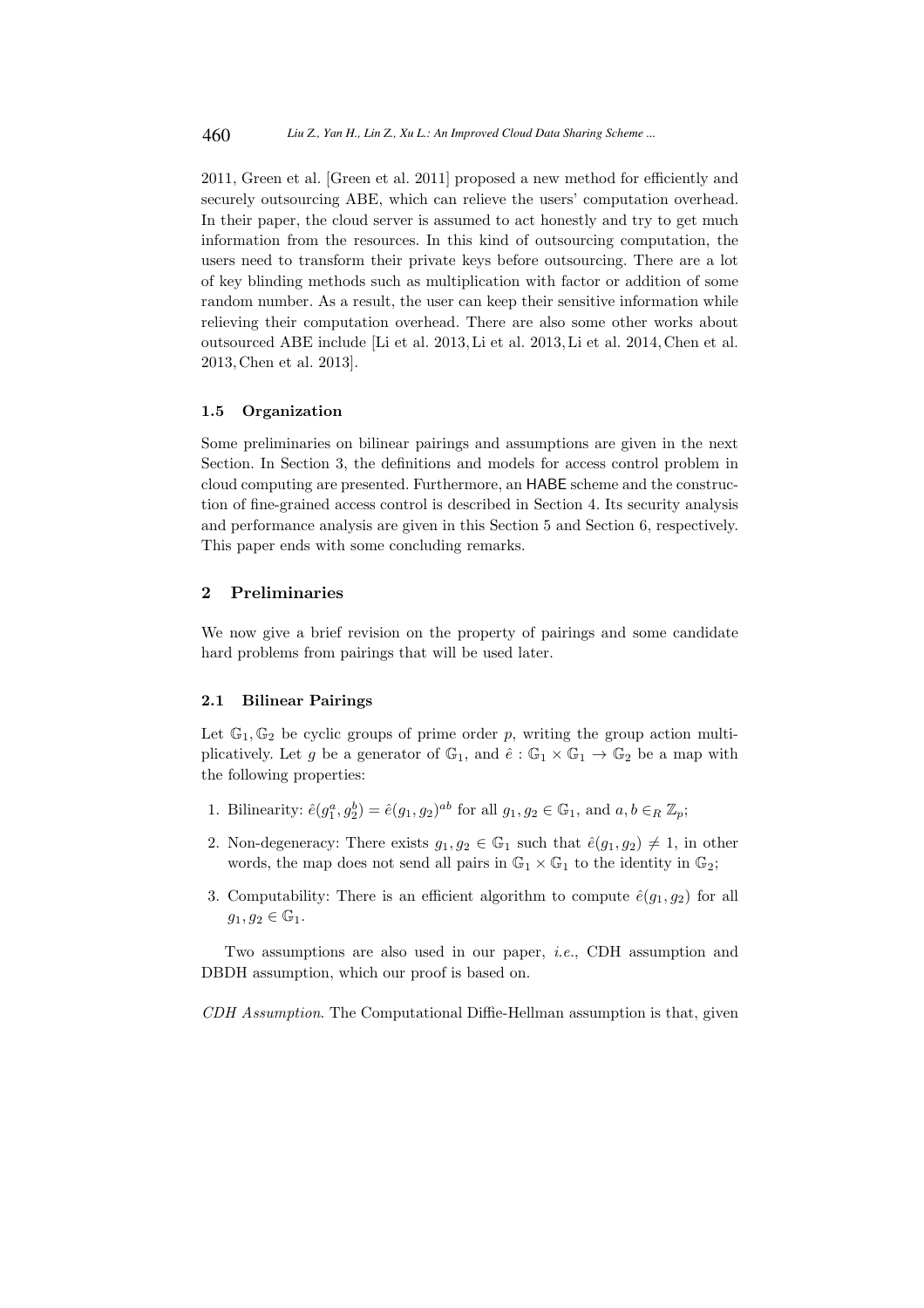$g, g^x, g^y \in \mathbb{G}_1$  for unknown random  $x, y \in \mathbb{Z}_p^*$ , it is hard to compute  $g^{xy}$ . DBDH Assumption. The Decision Bilinear Diffie-Hellman assumption is that, given  $g, g^x, g^y, g^z \in \mathbb{G}_1$  for unknown random  $x, y, z \in \mathbb{Z}_p^*, T \in \mathbb{G}_2$ , it is hard to decide if  $T = \hat{e}(g, g)^{xyz}$ .

# 2.2 Symmetric encryption

Symmetric encryption uses a common secret key  $\kappa$  to encrypt and decrypt information. A symmetric encryption scheme consists of three primitive functions:

- KeyGen(1<sup>λ</sup>)  $\rightarrow$  *κ* is the key generation algorithm that generates *κ* using security parameter  $1^{\lambda}$ ;
- Encrypt $(\kappa, M) \to C$  is the symmetric encryption algorithm that takes the secret  $\kappa$  and message M and then outputs the ciphertext  $C$ ; and
- Decrypt $(\kappa, C) \to M$  is the symmetric decryption algorithm that takes the secret  $\kappa$  and ciphertext C and then outputs the original message M.

#### 2.3 Broadcast Encryption

A broadcast encryption scheme is demanded in this paper. There are four algorithms defined in a broadcast encryption scheme,  $KeyGen_{BE}$ ,  $Enc_{BE}$ ,  $Dec_{BE}$ , and  $Rev_{BE}$ . Note that in the broadcast encryption scheme, it also provides revocation function to protect the security against a coalition of all revoked users [Chor et al.]. The description of the algorithms is as follows,

- $KeyGen_{BE}$  is the key generation algorithm that is used to generate a longlived key for the user.
- $Enc_{BE}$  is the encryption algorithm that is used to encrypt files to a privileged user group  $G$ .
- $Dec_{BE}$  is the decryption algorithm that is used to decrypt the ciphertext by authorized users. Assume that a message is encrypted to a user group G. Then it means that only users in the group  $G$  can decrypt and get the message from the ciphertext.
- $Rev_{BE}$  is the revocation algorithm that is used to revoke the users from the broadcast user group G. Any user can be removed from the valid and privileged user group G. In this way, it means that the revoked user cannot decrypt the ciphertext anymore.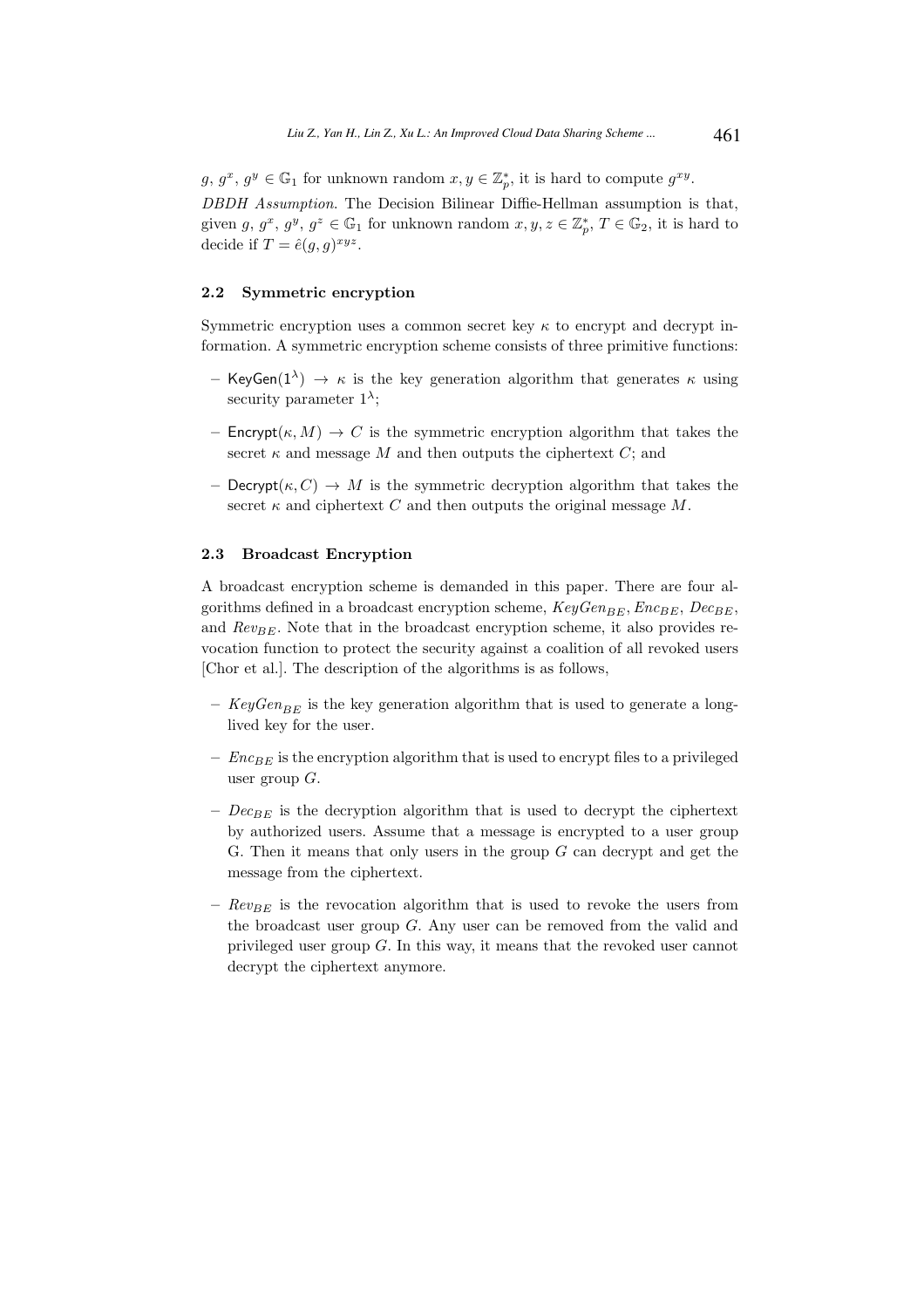# 3 Models and Basic Techniques

#### 3.1 System Model and Security Model

There are two entities in our system. That is, we consider a cloud data system consisting of data users and cloud servers. Note that cloud storage is a model of networked enterprise storage where data is stored in virtualized pools of storage which are generally hosted by third parties.

- Data users. The users in the system are issued with the privileges to access cloud data. They can use the private keys to decrypt the data downloaded from the cloud storage servers. The user will send request of data retrieving to the cloud servers after data outsourcing. The request could be from the data owner or from the users with the privileges to get the files. In this paper, we assume that the cloud servers do not need to check the privileges of the users before sending the encrypted files to the users, which is based on our trust assumption.
- Cloud Servers. Cloud Servers are always online and operated by Cloud Service Provider (CSP). They are assumed to have abundant storage capacity and computation power. The cloud servers in our paper only need to provide the storage service to the users without any other computing service. Furthermore, the cloud servers are assumed that they will honestly answer the requests sent from the users such as the download of files. Apart from this, the cloud servers are also assumed that they will store the users' data correctly with integrity. Thus, the users' data will not be lost or damaged in our system.

In this work, we consider Honest but Curious Cloud Servers. That is to say, Cloud Servers will follow the proposed protocol, but try to find out as much secret information as possible based on their inputs. Such an assumption is reasonable and popular model in the current cloud computing research. In more details, we assume that the cloud servers will not damage the users' data or answer the requests from the users in an incorrect way. What the cloud servers are interesting is the data itself, that is, the cloud server would like to get the useful information of the encrypted data. In this paper, the communication between the users and the cloud servers need not secure communication channels because all the information sent from or to users are encrypted. However, the communication channel between the users and the attribute authority is assumed to be secure. The users need to get the private key from the attribute authorities, which should be protected and prevented from the attackers. Of course, if each user owns some public key, such a secure channel is also not necessary because the attribute private keys could be encrypted and sent to the users. Users are able to get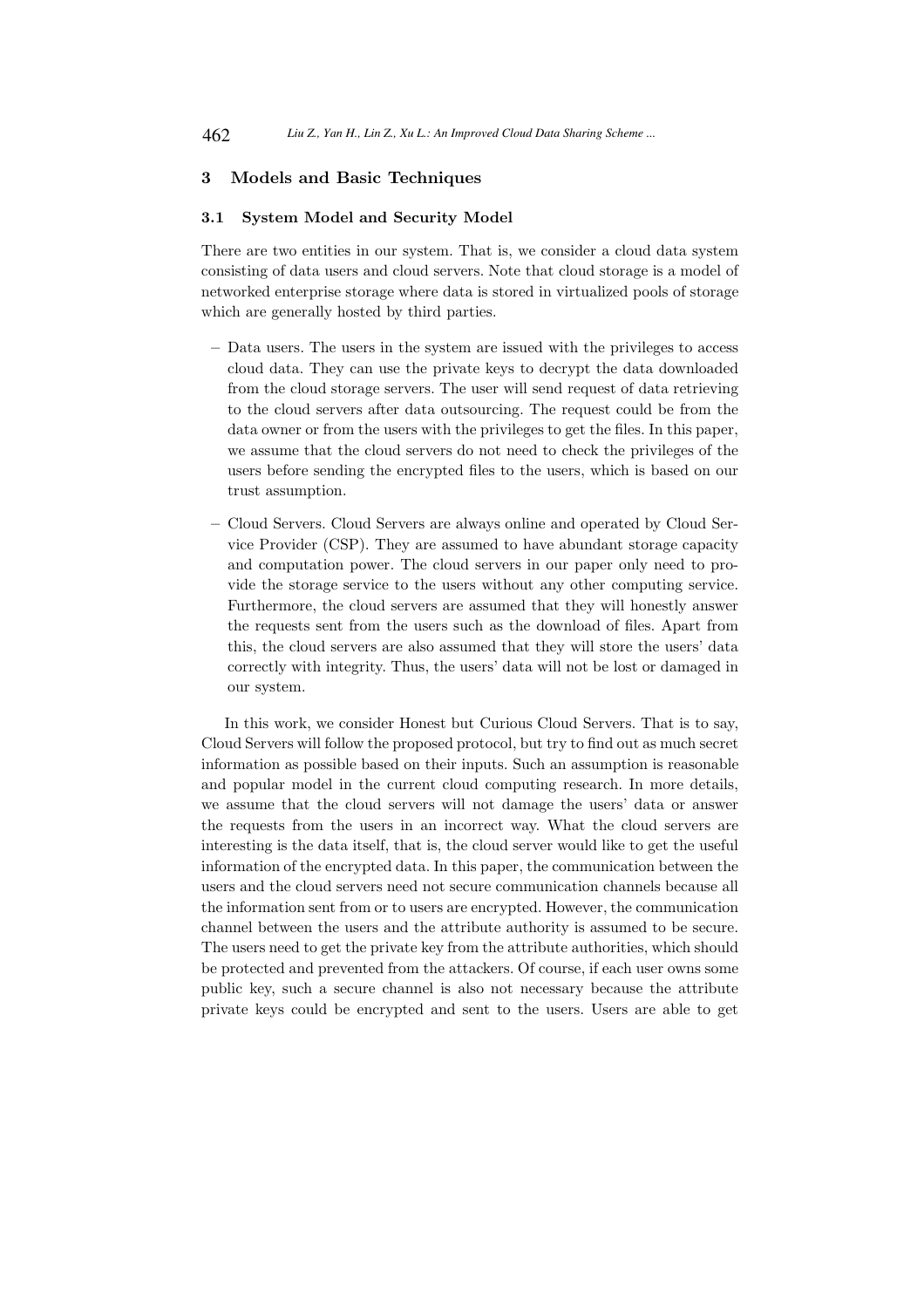the access to their data with corresponding correct privileges keys. They could download the encrypted files and decrypted the data by using the decryption algorithm such as the attribute-based encryption in our constructions. Obviously, if the users do not have the right privileges, they are unable to decrypt the encrypted files with the incorrect private keys. This security can be guaranteed from the security assumption of attribute based encryption.

# 4 Access Control System For Data Sharing

#### 4.1 Basic Tool: HABE

In this section, we give the introduction of HABE with threshold key policy, including the definition, security definition and construction in [Li et al. 2011]. In HABE, when one encrypts a message m for a set of target attributes  $\{\omega_1, \cdots, \omega_n\}$  $\{\omega_k\}$ , anyone can decrypt the ciphertext if his attributes matches the policy in the ciphertext, that is, the user is able to decrypt the ciphertext if he has at least d attributes that cover the target attributes  $\{\omega_1, \dots, \omega_k\}.$ 

There four algorithms (Setup, KeyGen, Enc, Dec), defined in the HABE system, which can be described as follows:

- Setup: The setup algorithm is a probabilistic polynomial time algorithm, which takes input the security parameter  $1^{\lambda}$ , it generates public parameters para for the system and the master private key  $sk$ . It sends the master key  $sk$  to the attribute center via a secure channel and outputs para as public parameter, including attributes set and attributes structure.
- KeyGen(U,para, sk): The private key generation algorithm is a probabilistic polynomial time algorithm, which takes input attribute subset U and master key sk. The algorithm outputs a private key  $d<sub>U</sub>$  with sk for a user with attribute set U.
- $-$  Enc $(m, U',$ para): The encryption is a probabilistic polynomial time algorithm, which takes input a message  $m$  and public parameters para, and attribute set  $\mathsf{U}'$  for the intended receivers. Finally, it outputs the ciphertext  $\mathcal{C}$ .
- $-$  Dec( $C, U', U, d_U$ ): The decryption algorithm is a deterministic algorithm, which takes input a ciphertext  $C$  for  $U'$ , and public parameters para, and secret key  $d_{\mathsf{U}}$  with respect to U. It checks if the number of elements in U that cover U' is at least d. If it is, outputs the plaintext m with  $d_{\mathsf{U}}$ . Otherwise, outputs  $\bot$ .

The security requirements for HABE is indistinguishable against adaptively chosen attributes and chosen ciphertext attacks (IND-Atr-CCA).

The formal definition for IND-Atr-CCA is based on the following game involving an adversary A.

Game IND-Atr-CCA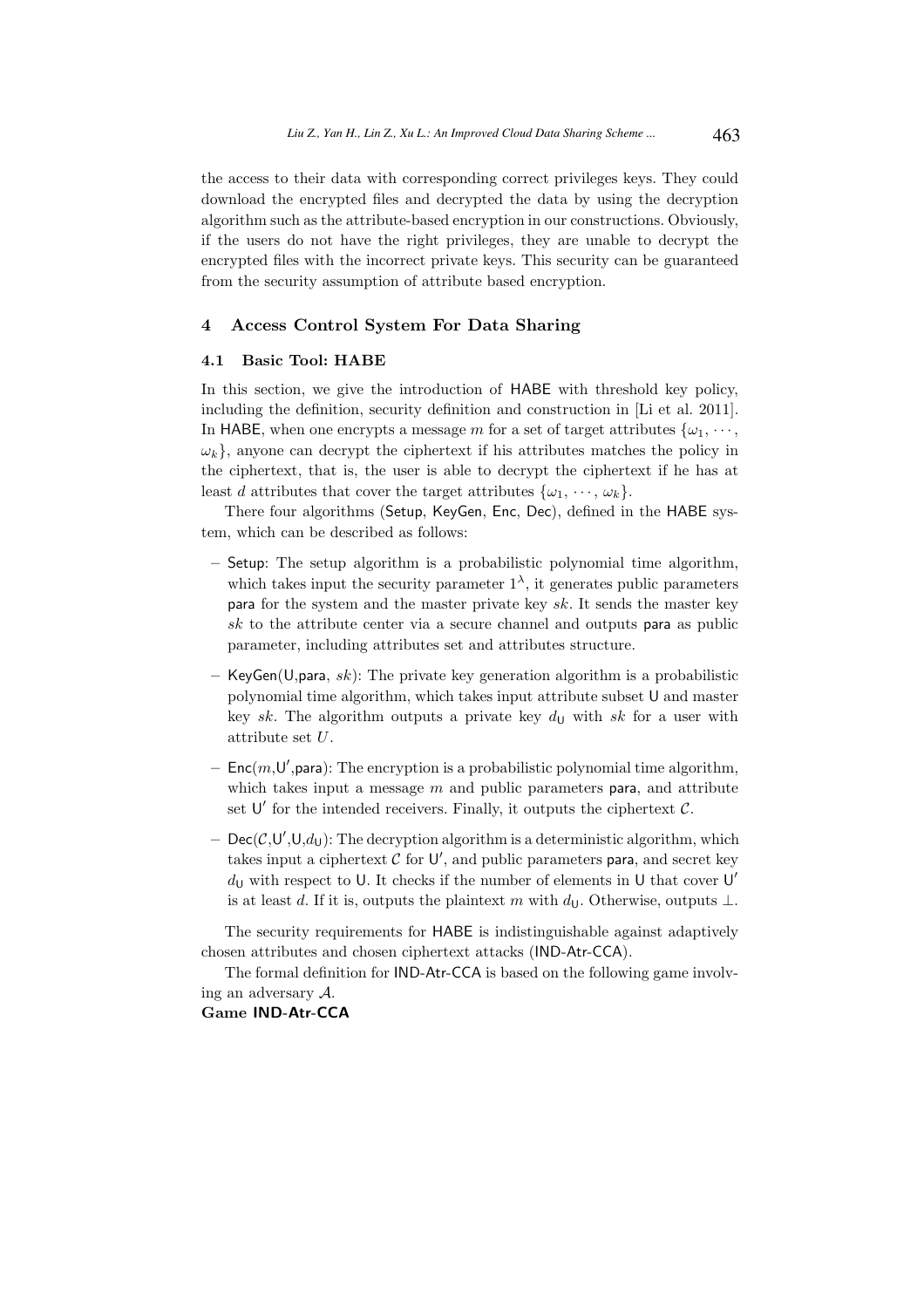- **Setup**(*d*). The challenger chooses a sufficiently large security parameter  $1^{\lambda}$ and runs Setup to get key pair  $(pk, sk)$  and other public parameters para. Retain secret key sk and gives pk, para to  $A$ .
- $-$  **Phase 1.** A can perform a polynomially bounded number of queries to the oracles in an adaptive manner, including attributes private key extraction oracle and ciphertext decryption oracle.
- Challenge. A outputs an attribute identity  $\mathsf{U}^*$  and two messages  $m_0$ ,  $m_1$ on which it wishes to be challenged. The only restriction is that A did not previously issue a key query on U such that the number of elements in U that cover some element in  $\mathsf{U}^*$  is not less than d. The challenger randomly chooses a bit  $b \in \{0, 1\}$ , computes  $C = \mathsf{Enc}(m_b, \mathsf{U}^*, \mathsf{para})$  and sends C to A.
- **Phase 2.** A can perform a polynomially bounded number of queries to the decryption and private key extraction oracles in an adaptive manner. A is not allowed to issue decryption query on  $(C, U)$  or private key query on U for any attributes U such that the number of elements in U that cover some element in  $U^*$  is at least d.
- Guess. A outputs a guess bit  $b'$ .

A wins the game if  $b = b'$ . The advantage of A in game IND-Atr-CCA is defined as the probability that  $A$  wins the game minus  $1/2$ .

There is also another weaker notion called indistinguishable against selective attributes and chosen plaintext attacks (IND-sAtr-CPA). The definition is the same with IND-Atr-CCA, except here it requires the adversary submits its challenge attributes  $U^*$  before the setup phase.

### 4.2 An Improved HABE Construction with Outsourced Decryption

Though the notion of HABE improves the efficiency of ABE in many applications with hierarchical structure, the decryption cost at the user side is still very high. In this section, we show how to present an new HABE construction with outsourced decryption, which can be applied in many application with mobile devices. Two more algorithms are defined in the outsourced HABE scheme, including the outsourcing key generation algorithm (OutKeyGen) and server-aided decryption (OutDec). The constructions are described as follows.

**Setup** $(d)$ : The bilinear pairing parameters are chosen. That is, let the group of  $G_1$  be the bilinear group with prime order p. The element of g is its generator.  $\hat{e}: G_1 \times G_1 \to G_2$  is a bilinear map over the groups given. In this construction, we define N attributes in universe. We also assume that there are n trees are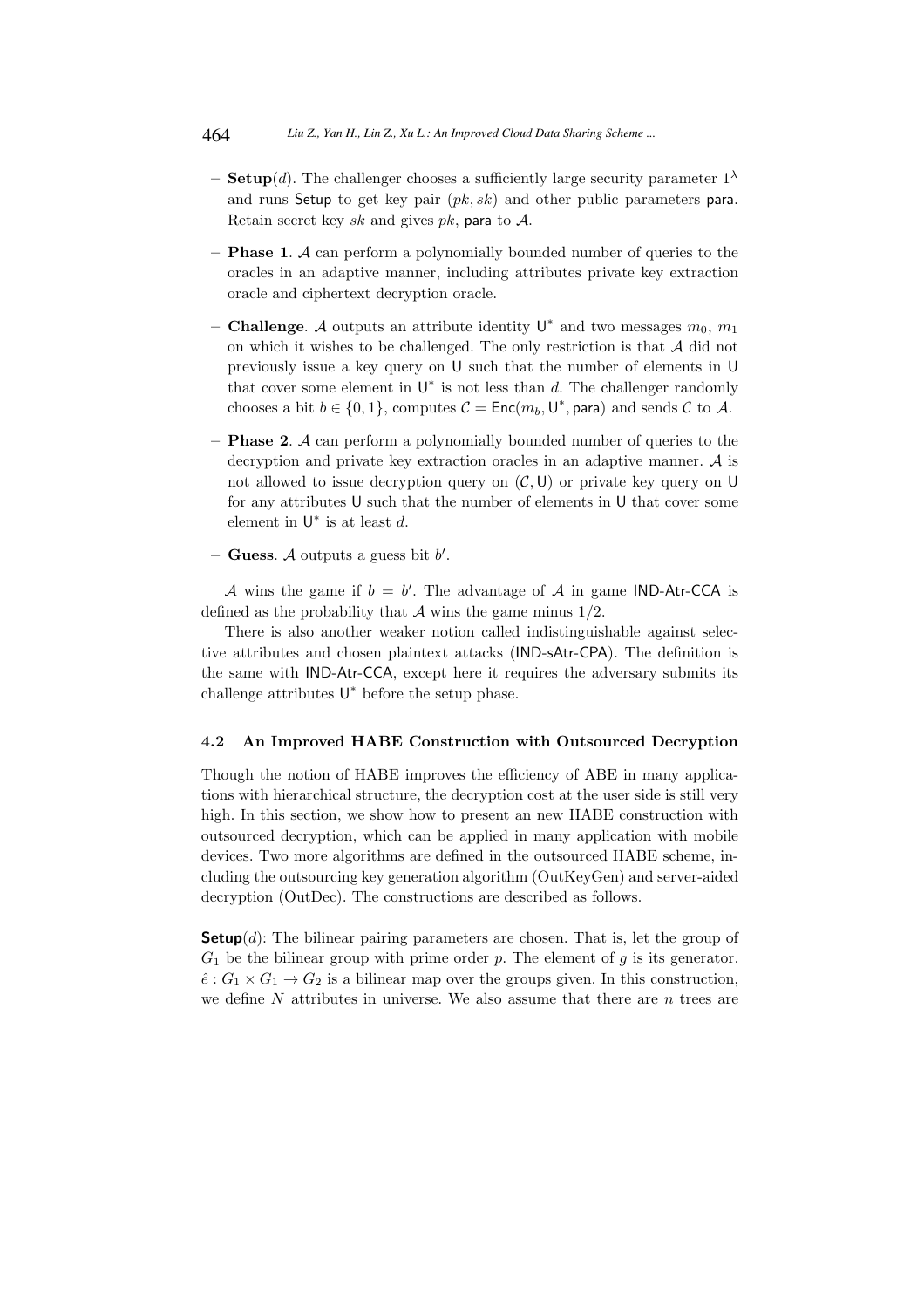formed in the access control system. A hash function  $H: \{0,1\}^* \to Z_p^*$  is defined. Let  $\mathsf{U}_0 = {\omega_{10}, \cdots, \omega_{n0}}$  be the root attribute set. Assume the maximum depth of the *i*-th tree is  $\ell_i$  for  $1 \leq i \leq n$ , and  $\ell = \max{\ell_1, \dots, \ell_n}$ . The value of  $\alpha$  from  $Z_p$  is chosen as a secret and the user computes  $g_1 = g^{\alpha}$ . The user also randomly chooses  $g_2, u'_1, \cdots, u'_n, u_1, \cdots, u_\ell$  from group  $G_1$ .

The user publishes the system parameter **para** =  $(g_1, g_2, \hat{e}, (u'_i)_{1 \leq i \leq n}, (u_i)_{1 \leq i \leq \ell}).$ The secret key  $\alpha$  is kept secret.

KeyGen: Upon receiving a request of key issuing from a user, the authority proceeds as follows:

- A  $d-1$  degree polynomial q is randomly chosen such that  $q(0) = \alpha$ ;
- For each  $\omega \in \mathsf{U}$ , assume its depth is k in the *i*-th tree with path  $(\omega_{i0}, \omega_{i1}, \cdots,$  $\omega_{i,k-1}, \omega$ ). It chooses  $r \in R \ Z_p$  and computes  $D_{\omega} = (d_{i0}, d_i, d_{i,k_i+1}, \cdots, d_{i\ell_i}),$ where  $d_{i0} = g_2^{q(H(\omega))}(u'_i \Pi_{j=1}^k u_j^{\omega_{ij}})^r$ ,  $d_i = g^r$ ,  $d_{i,k+1} = u_{k+1}^r, \dots, d_{i\ell_i} = u_{\ell_i}^r$ ;
- Finally, it outputs the private key of  $\mathsf{U}$  as

$$
d_{\mathsf{U}} = \{D_{\omega}\}_{\omega \in \mathsf{U}}
$$

**Enc**: To encrypt a message  $m \in G_2$  to an attribute set  $\mathsf{U}'$ , it proceeds as follows. First, a random value  $s \in Z_p$  is chosen. For each  $\omega' \in U'$ , assume its depth is  $k'$ in the *j*-th tree. Let the path for  $\omega'$  be  $(\omega_{j0}, \omega'_{j1}, \dots, \omega'_{j,k'-1}, \omega')$ . It computes  $E' = m\hat{e}(g_1, g_2)^s$  and  $T = g^s$ . Furthermore, it computes  $E_{\omega'} = (u'_j \prod_{\delta=1}^{k'} u_{\delta}^{\omega'_{j\delta}})^s$ for each  $\omega' \in U'$  and outputs the ciphertext as

$$
\mathcal{C}=(E',T,\{E_{\omega'}\})
$$

for all  $\omega' \in U'$ .

**OutKeyGen:** Suppose that a user has the private key  $d_U = \{D_\omega\}_{\omega \in U}$  and he wants to outsource the key to the cloud server for decryption. He just computes  $d'_{\mathsf{U}} = \{D^s_{\omega}\}_{{\omega}\in{\mathsf{U}}}$  by choosing a random  $s \in Z_p$ . Then, the outsourced key is sent to the cloud server.

**OutDec:** Suppose that a ciphertext  $E$  is encrypted to the attribute set  $U'$ . Assume one has a private key  $d_{\mathsf{U}} = \{D_{\omega}\}_{{\omega}\in{\mathsf{U}}}$  for attribute set U such that the number of attributes in U that cover the attributes in  $\mathsf{U}'$  is no less than d. Then, it chooses an arbitrary d-element subset S with elements in U. For each  $\omega$  in S with path  $(\omega_{i0}, \omega_{i1}, \cdots, \omega_{i,k-1}, \omega)$ , assume  $\omega'$  is the attribute in U' covered by ω with path from the same root  $ω_{i0}$  as  $(ω_{i0}, ω'_{i1}, \dots, ω'_{i,k'-1}, ω')$  (It implies the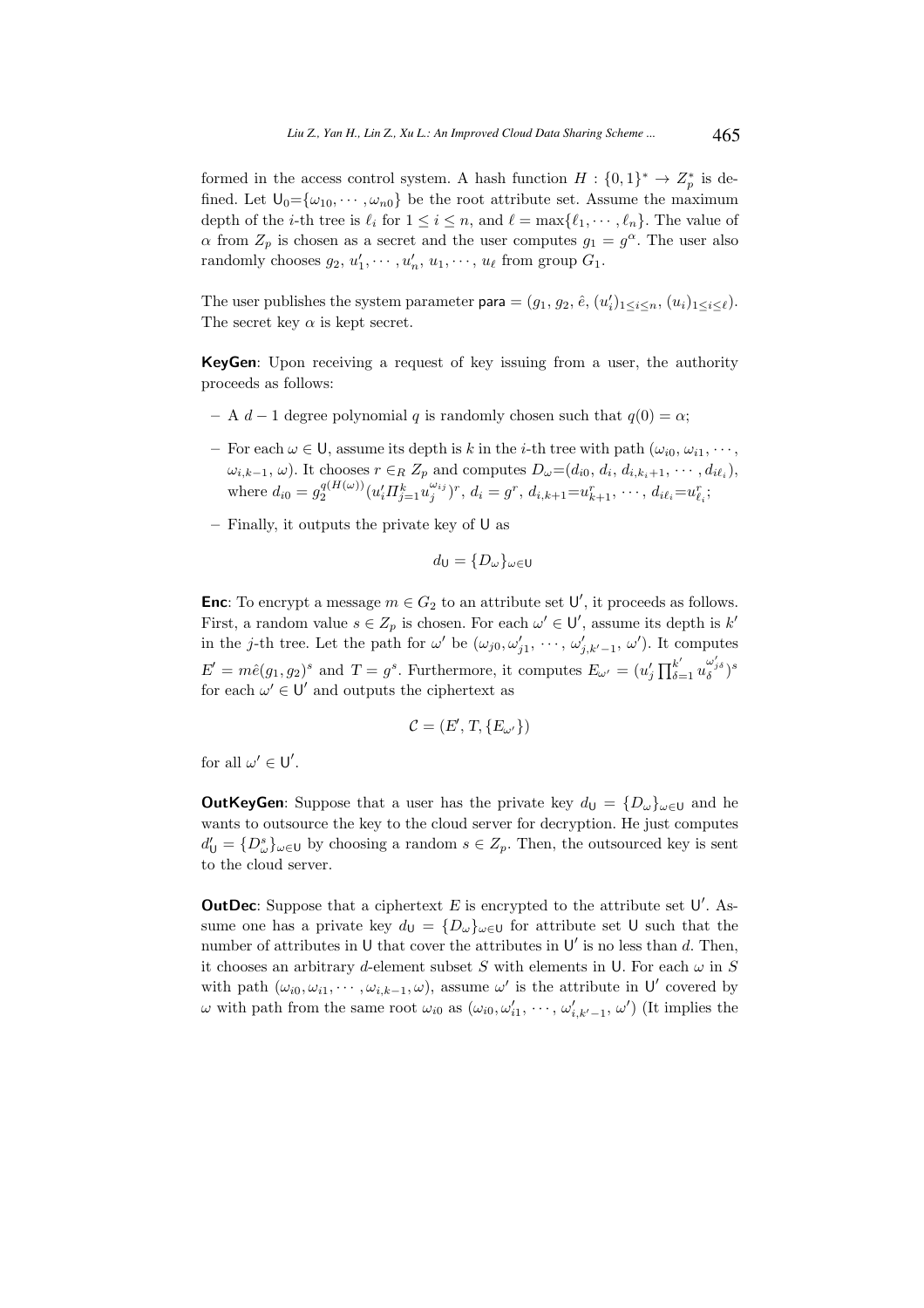depth for  $\omega'$  is  $k'$  in the j-th tree). Then, we have  $\omega_{i\delta} = \omega'_{i\delta}$  for  $1 \le \delta \le k$ . These public values are sent to the cloud server for the decryption. Upon receiving the decryption request, the cloud server computes  $d'_{i0} = d_{i0}^s d_{i,k+1}^{s\omega'_{i,k+1}} \cdots d_{ik'}^{s\omega'_{ik'}}$  and decrypts the ciphertext partially as  $C' = \prod_{\omega \in S} \left( \frac{\hat{e}(d'_{i0}, T)}{\hat{e}(d^s_{i}, E_{\omega'})} \right)$  $\frac{\hat{e}(d'_{i0},T)}{\hat{e}(d^s_i,E_{\omega'})}\big)\triangleq_{H(\omega),S}(0).$ 

**Dec**: After receiving the partially decrypted ciphertext  $C'$ , the user decrypts the ciphertext with his private key as

$$
m = E'/C'^{\frac{1}{s}}
$$

# 4.3 Access Control System based on Hierarchical Attribute-based Encryption

We first propose a construction by using the broadcast encryption technique. For efficiency, hybrid encryption method is applied here. More specially, the data files are encrypted with symmetric keys, which are encapsulated with the broadcast encryption.

- To upload a file F, a key K is chosen as the key for  $\mathsf{SE}\$  and the file is encrypted by computing  $C = Enc_{SE}(K, F)$ . After this, a user set  $U_i$  is defined and the key is encrypted with these users' key as  $C = Enc_{BE}(U_i, K)$ .
- Assume a user in  $U_i$  has been issued a long-lived secret key  $sk_i$  of the broadcast encryption scheme. This long-lived key is issued by the data owner at the setup of the system to each authorized user, including the cloud servers. This user can decrypt and access the file by computing  $K = Dec_{BE}(sk_i, C)$ with  $sk_i$ . After decrypting to get K, he can decrypt to retrieve the file as  $F = Dec_{SE}(K, C).$

If there is a user wants to join the system, he will be issued a private key from the authority for the user. The grant algorithm is same as the corresponding algorithm in the broadcast encryption algorithm. Similarly, the revocation can be also implemented with the corresponding revocation algorithm in broadcast encryption BE. Though the above construction can provide the access control for untrusted cloud server, its efficiency is not so good for scalable system.

# 4.4 Access Control System based on Hierarchical Attribute-based Encryption

We show how to construct a scalable access control system with HABE technique in cloud computing.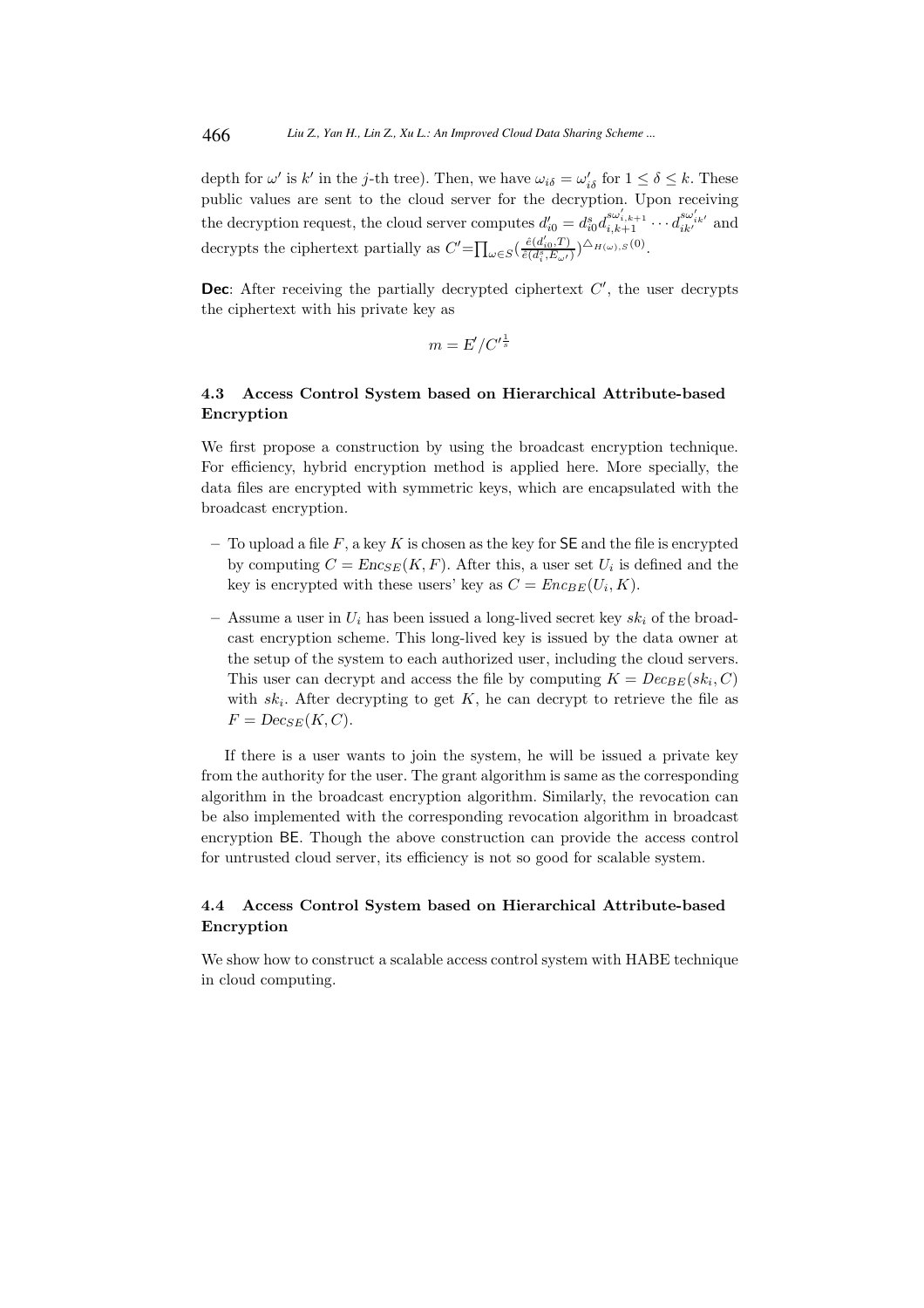- To upload and share an file with specific privileges, that is, to upload an file which can only be accessed by users with specific users, the data owner determines the access policy of  $W$ . A secure secret key  $K$  is chosen too. He encrypts F with the symmetric encryption as  $C = Enc_{SE}(K, F)$ . Similar to the above construction, such a symmetric encryption key can be used to encrypt the data with same privileges. Of course, the data owner can also select a key for each file such that the file or policy can be dynamic with better efficiency. After computing these values, the secret key  $K$  is encapsulated with the encryption algorithm of attribute-based encryption under access policy W.
- Each user will be issued an attribute private key according to his privileges. The data owner defines and determine the access policy for each user in this system for each file. That is, he generates a privilege key by using the key generation algorithm in the ABE scheme.
- After receiving the secret key for the access policy, the user can check and find if his attributes match the access policy given for the file. If it matches, the user can get the file  $F$  by computing the decryption algorithm of  $Dec_{SE}(K, C)$ .

Because the access policy for each file is defined through attributes, this system enables fine-grained access control based on the application of attributebased encryption. However, it has efficiency bottleneck and will be very inefficient to realize the user revocation with the increase of scalability: Whenever there is a user to be revoked, the traditional method is to update all the attribute private keys for the authorized users [Sahai and Waters 2005].

#### 4.5 System Description

Setup In our construction, we assume that the universe of attributes in the system is denoted by  $U = {\omega_1, \omega_2, \cdots, \omega_n}$ . For a given security parameter  $\lambda$ , this algorithm obtain the public parameter para and the master key sk. The public parameter includes the public key for the attribute-based encryption, broadcast encryption schemes etc. The master key for the attribute authority will be sent to the attribute authority through secure channel.

New File Creation Whenever the data owner creates and uploads a file  $F$ to the cloud servers, he first defines an access policy  $W$  for this file. A secret key  $K$  for the symmetric encryption is chosen. Then, with the given symmetric encryption algorithm,  $F$  is encrypted with  $K$ . A ciphertext  $C$  is obtained by using the encryption of  $K$  for policy  $W$ . The encrypted file and the encrypted key are uploaded to the cloud servers.

New User Join Assuming a new user wants to join the system, a private key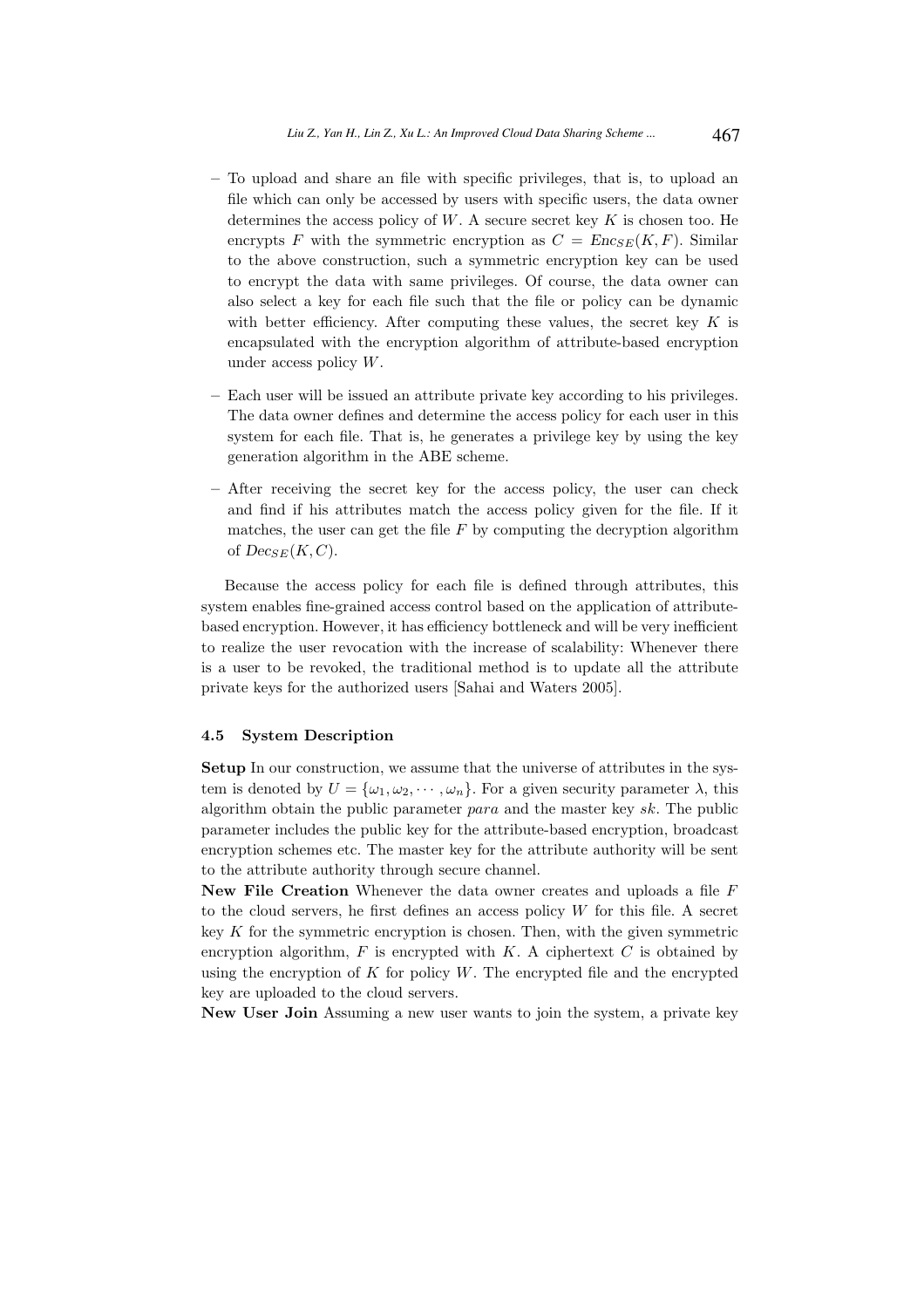for his privileges will be issued from the attribute authority. In concrete, the attribute authority assigns a set of attributes  $L$  by running the key generation algorithm of attribute-based encryption.

File Access Suppose a user wants to access and retrieve files of his interest. The following steps will be taken. Firstly, the cloud servers send the requested encrypted files to the user. If the user has the privilege to access the encrypted file, he can first outsources the decryption task by computing a outsourced private key to the cloud server and get a partially decrypted ciphertext. Then, he can fully decrypt by using the attribute-based encryption to get the symmetric key  $K$  with the *Decrypt* algorithm. The decryption in the symmetric encryption  $Dec_{SE}(K, C)$  will be proceed on the encrypted data C and the file F can be retrieved.

User Revocation Suppose that a user with identity  $ID'$  need to be revoked. The data owner needs to guarantee that the revoked user cannot get the key for the access to the files which the revoked users are not allowed to access. To achieve this, the data owner utilizes the broadcast encryption to encrypt another random number  $r'$  for a group of users without the revoked user. The previous ciphertext before revocation will be deleted by the cloud server and data owner. In this way, the user revocation can be realized.

### 4.6 Attribute-based Encryption Supporting Multiple Authorities

In our above construction, there is only one attribute authority, which has to be fully trusted by the users in the system. To reduce the trust on the attribute authority, we consider how to construct another improved system with multiple authorities. In an attribute-base encryption system with only one authority, the user must go to the attribute authority, and prove his identity in order to obtain an attribute private key which will allow him to access the cloud files. As a result, all the users have to ask the attribute private keys from the authority with proof that he has a certain set of attributes. Then, the corresponding private keys will be issued from the authority. However, this means we must have one trusted server to monitor all attributes, such as driver's licenses and education degree. In reality, we have two different entities responsible for maintaining this information, so we would want to be able to entrust each of these to different authorities. To tackle this problem, the notion of multi-authority ABE [Chase 2007] will be used where each attribute-authority issues private keys to user according to respective domain of attribute.

In the multi-authority ABE [Chase 2007], a novel construction technique has been used to support collusion attack from the multiple authorities. Supporting multiple authorities in ABE requires more than the standard techniques in distributing cryptosystems due to the collusion resistance requirement. In attribute-based encryption, one of the most important security notion is to pre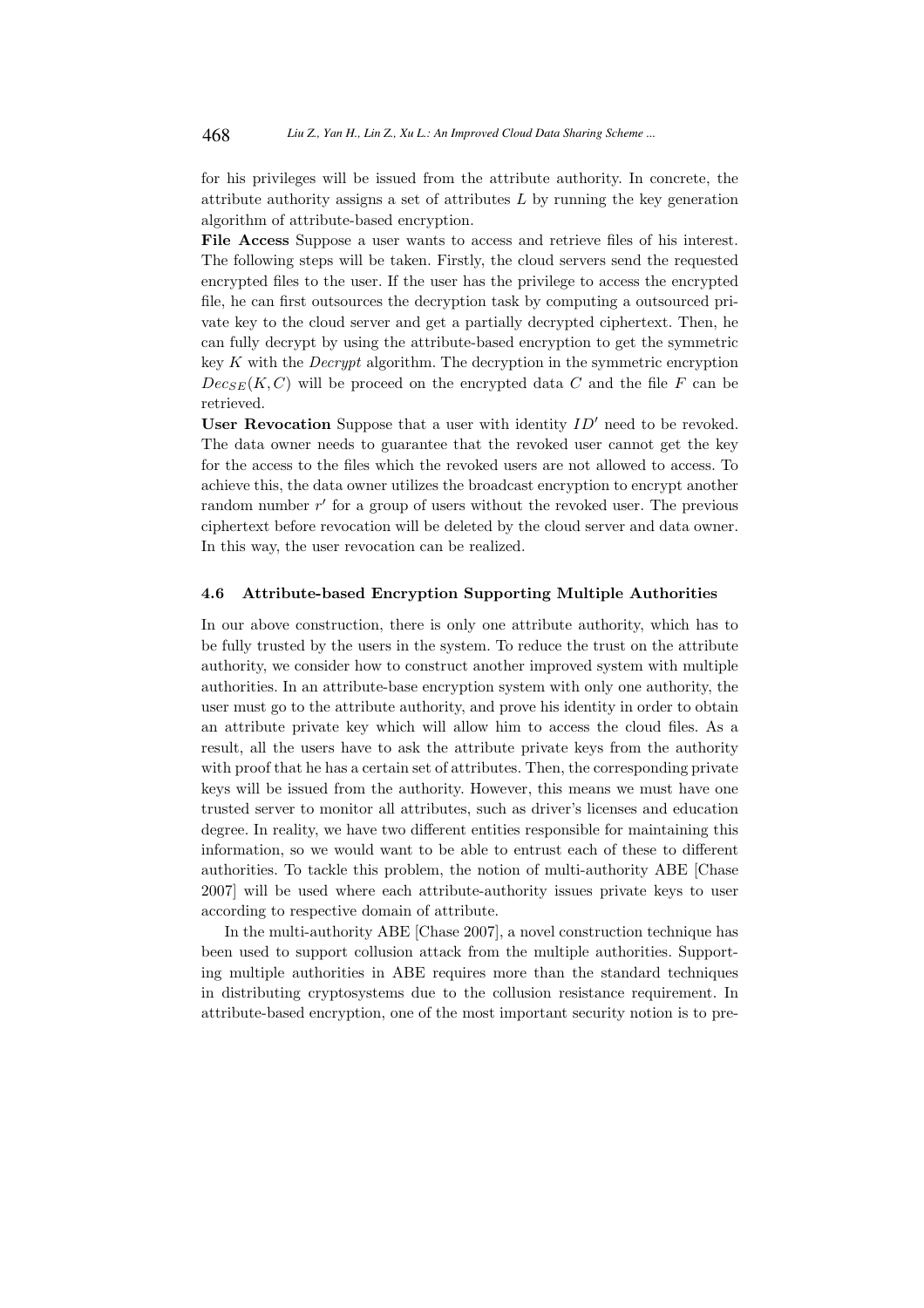vent collusion of users with different access privileges. In another word, even they collude together, the users are not allowed to get files that are not belonging to their privileges. In more details, the private key is unique for each user and cannot combined directly by different users. The security requirement asks the attribute authority to issue the private keys without knowing each other's private keys and they cannot be shared by different authorities. Chase and Chow [Chase and Chow 2009] proposed a multi-authority ABE with an anonymous key issuing protocol, where a novel pesudo-random function is utilized such that the sum of these values will be zero and canceled in the algorithm of decryption.

# 5 Security Analysis

As described in the system security model, three kinds of external adversaries have been considered in our system, that is, the public cloud servers, the revoked users and other users without corresponding attributes. In another word, we want to show the security of our scheme that all the external attackers are not able to learn any partial information about the underlying files. First, we are able to prove for revoked users, they cannot get the random key encrypted by the broadcast encryption, which is only for eligible users. Based on the security of broadcast encryption, we can easily get the security of our construction against revoked users. That is, they cannot get the valid key and data from the ciphertext. Then, we analyze the security for the public cloud servers, remember that the public cloud servers are not provided any private attribute private keys. This means that the attack ability is weaker than the illegal users, with similar reason, these cloud servers are not able to retrieve any valid information from the ciphertext. Therefore, we can prove that our construction is also secure against the public cloud server based on the security of broadcast encryption. The strongest attackers are the users which are not the valid receivers for the ciphertext. For these users, they have valid attribute private keys and access to the ciphertext stored on the public cloud servers. Thus, they are able to decrypt the ciphertext for the broadcast encryption if they are included in the list. However, we have another second level for the security, that is, the attributebased encryption. If the attacker's attributes do not match the access policy, they cannot get the underlying secret key used in the symmetric encryption. In another word, the attackers are not able to decrypt and retrieve the file. Furthermore, our attribute-based encryption is secure against collusion attack, this means that even if the attackers collude, they are unable to get the information from the ciphertext either. The outsourcing technique we used in this protocol is from [Green et al. 2011]. Thus, from the security of this outsourcing technique, we know that the cloud server still cannot get any useful information from the ciphertext and the outourced private keys.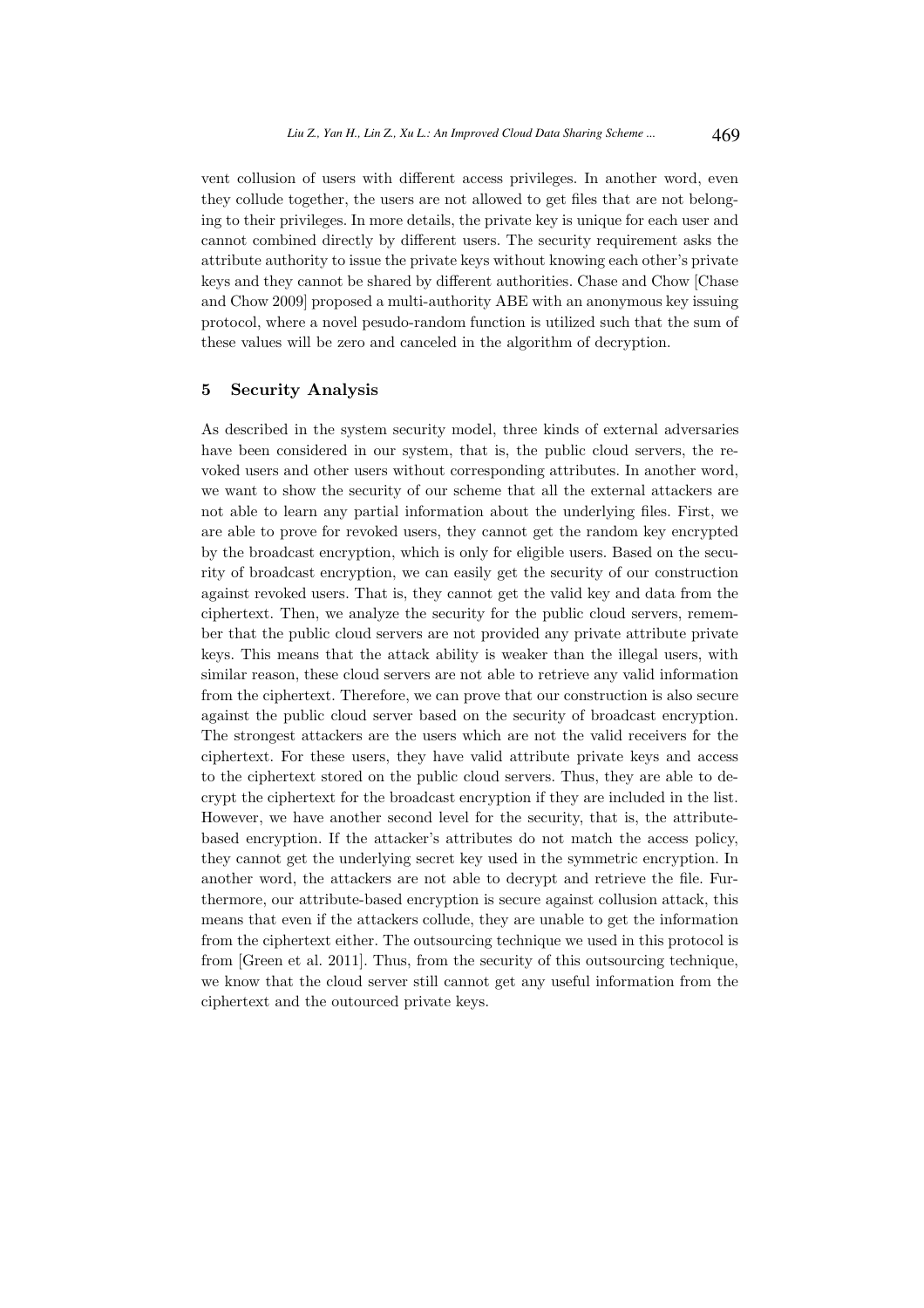From the security analysis we know that our system can be proved to be secure if the HABE construction is secure. The given construction has been proven in the security against chosen message attack.

# 6 Conclusion

This paper addresses the problem of fine-grained access control system in cloud computing. We demonstrate the challenges of implementing fine-grained access control in cloud computing by using the existed technologies to tackle the issue. We propose an ABE construction with hierarchy structure to implement access control in cloud computing. To reduce the computational overhead at the user side, the construction of outousrced HABE scheme is also proposed. The security analysis also demonstrates that the construction is secure against the adversary with the chosen message attack and collusion attack, that is, it is secure with respect to the data confidentiality and fine-grained access control. We also give the performance analysis and show that the construction is efficient.

### Acknowledgement

This work was supported by the cooperation project in industry, education and research of Guangdong province and Ministry of Education of China under Grant No.2012B091000073, National Natural Science Foundation of China (No. 61472091), Natural Science Foundation of Guangdong Province (Grant No. S2013010013671), and the Guangzhou Zhujiang Science and Technology Future Fellow Fund (Grant No. 2012J2200094).

# References

- [Abdalla et al. 2006] Abdalla, M., Catalano, D., Dent, A. W., Malone-Lee, J., Neven, G., Smart, N. P.: "Identity-based encryption gone wild"; Automata, Languages and Programming. Springer Berlin Heidelberg, 2006. 300-311.
- [Act 1996] Act, A.: "Health insurance portability and accountability act of 1996"; Public Law 104 (1996): 191.
- [Au et al. 2008] Au, M. H., Huang, Q., Liu, J. K., Susilo, W., Wong, D. S., Yang, G.: "Traceable and retrievable identity-based encryption"; Applied Cryptography and Network Security. Springer Berlin Heidelberg, 2008.
- [Bethencourt et al. 2007] Bethencourt, J., Sahai A., Waters B.: "Ciphertext-policy attribute-based encryption"; Security and Privacy, 2007. SP'07. IEEE Symposium on. IEEE, 2007.
- [Boneh and Franklin 2001] Boneh, D., Franklin, M.: "Identity-based encryption from the Weil pairing"; Advances in Cryptology-CRYPTO 2001. Springer Berlin Heidelberg, 2001.
- [Chen et al. 2012] Chen, X., Li, J., Ma, J., Tang, Q., Lou, W.: "New algorithms for secure outsourcing of modular exponentiations"; Computer Security-ESORICS 2012. Springer Berlin Heidelberg, 2012. 541-556.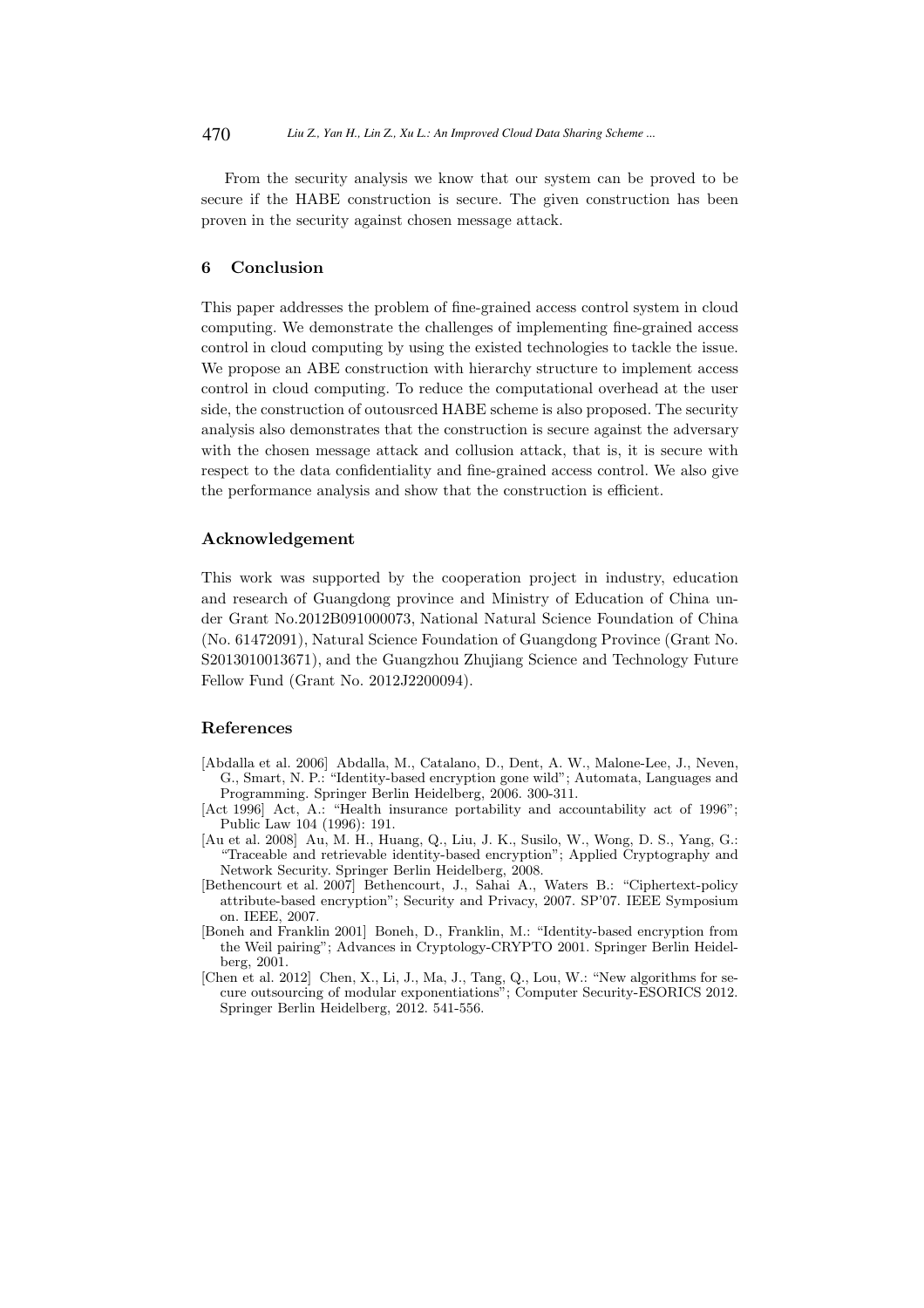- [Cheung and Newport 2007] Cheung, L., Newport, C.: "Provably secure ciphertext policy ABE"; Proceedings of the 14th ACM conference on Computer and communications security. ACM, 2007.
- [Chase 2007] Chase, M.: "Multi-authority attribute based encryption"; Theory of Cryptography. Springer Berlin Heidelberg, 2007. 515-534.
- [Chase and Chow 2009] Chase, M., Chow, S. S.: "Improving privacy and security in multi-authority attribute-based encryption"; Proceedings of the 16th ACM conference on Computer and communications security. ACM, 2009.
- [Chen et al. 2012] Chen, X., Li, J., Susilo, W. : "Efficient Fair Conditional Payments for Outsourcing Computations". IEEE Transactions on Information and Forensics Security (TIFS), 7(6): 1687-1694, 2012.
- [Chen et al. 2013] Chen, X., Li, J., Ma, J., Wong, D., Lou, W.: "New and Efficient Conditional E-payment Systems with Transferability". Future Generation Computer Systems, Elsevier, 2013.
- [Chen et al. 2013] Chen, X., Li, J., Ma, J., Tang, Q., Lou, W.: "New Algorithms of Outsourcing Modular Exponentiations". IEEE Transactions on Parallel and Distributed Systems, 2013.
- [Chen et al. 2013] Chen, X., Li, J., Huang, X., Li, J., Xiang, Y.: "Secure Outsourced Attribute-based Signatures". IEEE Transactions on Parallel and Distributed Systems, 2013. http://doi.ieeecomputersociety.org/10.1109/TPDS.2013.2295809
- [Chu et al. 2008] Chu, C., Tzeng, W.: "Efficient k-out-of-n Oblivious Transfer Schemes", Journal of Universal Computer Science, (2008) 14(3), pp.397-415.
- [Chor et al.] Chor, B., Fiat, A., Naor, M.: "Tracing traitors"; Advances in cryptology-CRYPTO'94. Springer Berlin Heidelberg, 1994.
- [Choy et al. 2005] Choy, K. L., Lee, W. B., Lau, H. C., Choy, L. C.: "A knowledge-based supplier intelligence retrieval system for outsource manufacturing"; Knowledge-based systems 18.1 (2005): 1-17.
- [Cloud AEC 2011] Cloud A. E. C.: "Amazon web services"; Retrieved November 9 (2011): 2011.
- [Fujisaki and Okamoto 1999] Fujisaki, E., Okamoto, T.: "Secure integration of asymmetric and symmetric encryption schemes"; Advances in Cryptology-CRYPTO'99. Springer Berlin Heidelberg, 1999.
- [Goyal et al. 2006] Goyal, V., Pandey, O., Sahai, A., Waters, B.: "Attribute-based encryption for fine-grained access control of encrypted data"; Proceedings of the 13th ACM conference on Computer and communications security. ACM, 2006.
- [Goyal et al. 2008] Goyal, V., Lu, S., Sahai, A., Waters, B.: "Black-box accountable authority identity-based encryption"; Proceedings of the 15th ACM conference on Computer and communications security. ACM, 2008.
- [Green et al. 2011] Green, M., Hohenberger, S., Waters, B.: "Outsourcing the Decryption of ABE Ciphertexts"; USENIX Security Symposium. 2011.
- [Hanaoka et al. 2005] Hanaoka, Y., Hanaoka, G., Shikata, J., Imai, H.: "Identity-based hierarchical strongly key-insulated encryption and its application"; Advances in Cryptology-ASIACRYPT 2005. Springer Berlin Heidelberg, 2005. 495-514.
- [Kapadia et al. 2007] Kapadia, A., Tsang, P. P., Smith, S. W.: "Attribute-Based Publishing with Hidden Credentials and Hidden Policies"; NDSS. Vol. 7. 2007.
- [Li et al. 2011] Li, J., Wang, Q., Wang, C., Ren, K.: "Enhancing attribute-based encryption with attribute hierarchy"; Mobile networks and applications 16.5 (2011): 553-561.
- [Li et al. 2013] Li, J., Li, J., Chen, X., Jia, C., Lou, W.: "Identity-based Encryption with Outsourced Revocation in Cloud Computing". IEEE Transactions on Computers, 64(2): 425-437, 2015.
- [Li et al. 2010] Li, J., Kim, K.: "Hidden attribute-based signatures without anonymity revocation". Information Sciences, 180(9): 1681-1689, Elsevier, 2010.
- [Li et al. 2014] Li, J., Huang, X., Li, J., Chen, X., Xiang, Y.: "Securely Outsourcing Attribute-based Encryption with Checkability". IEEE Transactions on Parallel and